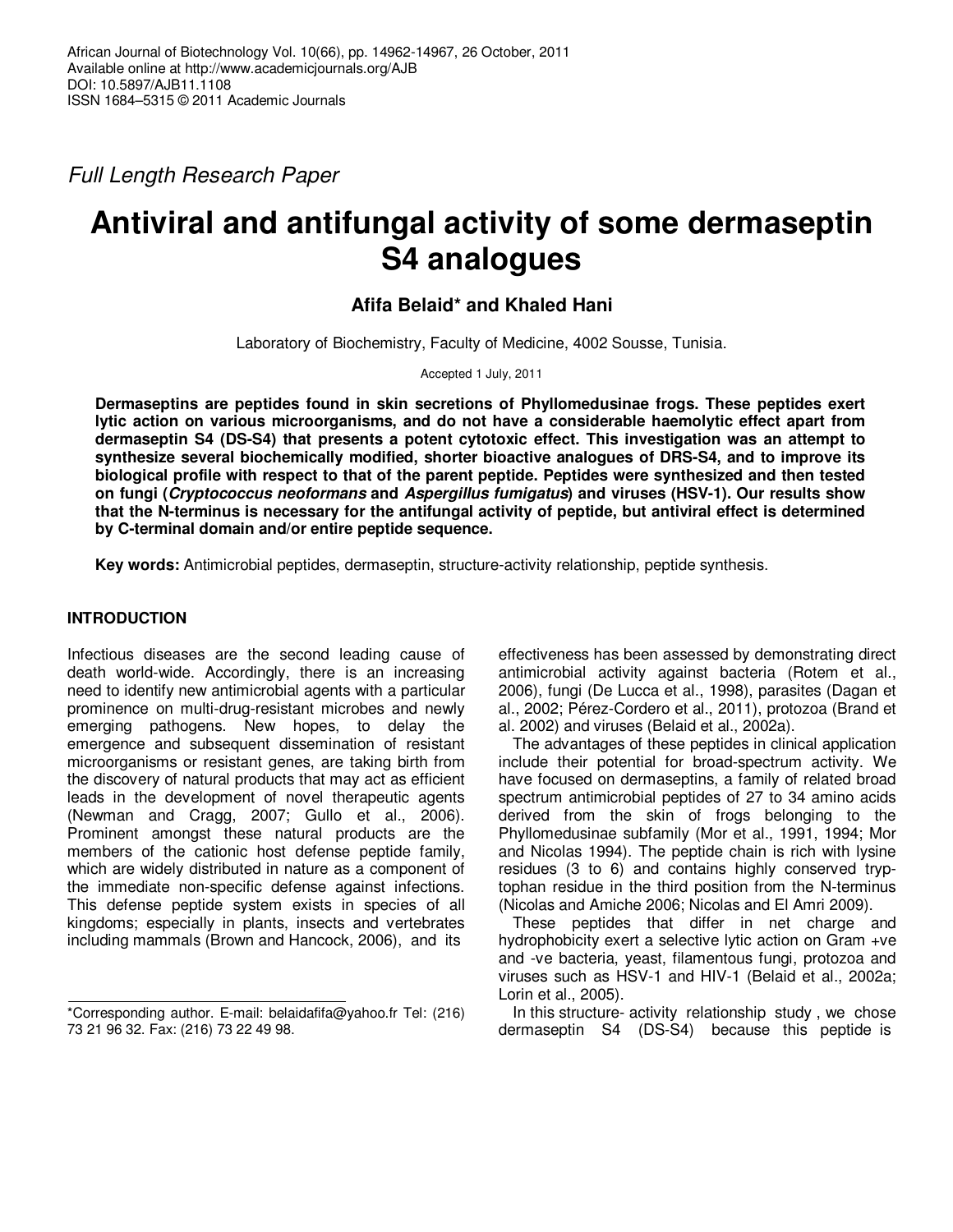characterized by the highest hemolytic activity. In an attempt to determine derivatives that display high antimicrobial activity in vitro with a more acceptable toxicity profile against human erythrocytes, we synthesized a series of analogues of S4.

#### **MATERIALS AND METHODS**

#### **Peptides synthesis**

Peptides were prepared by step-wise solid phase synthesis using Fmoc polyamide-active ester chemistry on Milligen 9050 pepsynthetiser (Milligen/Bioresearch, Millipore, Watford,UK). All Fmoc amino acids were from Milligen-Waters (France). 4- (Hydroxymethyl) phenoacetic acid-linked polyamide/kieselguhr resin (pepsin kA), Fmoc amino acid pentafluorophenyl (Pfp) and 3 hydroxy-2, 3-dehydro-4-oxobenzotriazine (Dhbt) esters were from Milligen/Bioresearch. Cleavage of peptidyl-resin and side chain deprotection were carried out at a concentration of 5 mg of peptidylresin in 1 ml mixture composed of trifluoroacetic acid, paracresol, thioanisole, water and ethyl methyl sulfide (82.5, 5, 5, 5 and 2.5% v/v) for 2 h at room temperature. After filtration of the resin, the filtered peptide-TFA was precipitated in ice cold diethyl ether, then dissolved in 0.08% TFA and lyophilized. The crude peptide was purified to chromatographic homogeneity by reverse-phase high performance liquid chromatography (RP-HPLC) (Waters modèle 510). HPLC runs were performed on preparative C18 columns (RCM deltapak C18, Waters) with a linear gradient of acetonitrile in water (1%/min); both solvents contained 0.08% TFA. Therefore, to confirm their composition, the purified peptides were subjected to amino acid analysis and mass spectrometry (Nermag R10-10). Peptides were stored as lyophilized powder at -20°C. Prior to experimentation, fresh solutions were prepared in water and diluted in the appropriate medium.

#### **Antifungal assay**

Antifungal activity was tested against two reference strains, Cryptococcus neoformans (IP 960-67) and Aspergillus fumigatus (IP 1025-70), cultured in Sabouraud broth medium. Inocula of  $10^6$ spores/ml were used. 50 µl of suspension was added to 50 µl of culture medium containing no peptide or various peptide concentrations (serial 2-fold dilutions) in 96-well plates (Iwaki, Japan). Inhibition of growth was determined by measuring optical density at 492 nm (multiskan Titertek MCC) in comparison with the controls (without peptide, medium alone) after incubation time of 24 h (to 36 h) at 30°C. The minimal inhibitory concentration (MIC) was defined as the dose at 100% inhibition of growth (Belaid et al., 2002b).

#### **Anti-HSV assay**

Antiviral activity of peptides against HSV-1 (KOS) was determined on monolayers of Hep-2 cells in 96-well tissue culture plates. Inocula constituted of mixtures of 50 µl of virus suspension containing 10<sup>6</sup> TCID<sub>50</sub>/ml with 50  $\mu$ l of serial peptide dilution in maintenance medium. Sham-treated virus was prepared similarly

using maintenance medium without peptides. Assay was realized in duplicates (50 µl of each mixture per well). The virus was allowed to adsorb for 2 h at 37°C, then the virus inoculums was replaced with 0.2 ml of fresh medium. The cultures were incubated at 37°C for 2 days. Inhibition of antiviral effect of HSV-1 was evaluated by the reduction of viral production assay (Belaid et al., 2002a).

#### **Haemolytic activity**

To determine the haemolytic activity, human blood was rinsed three times in PBS (50 mM sodium phosphate, 150 mM NaCl, pH 7) by centrifugation for 15 min at 900 g, and then  $10^8$  human red blood cells (RBC) suspended in 250 µl of PBS was added to Eppendorf test tubes containing 250 µl of peptide solutions at desired concentrations, PBS alone (for base-line values) or distilled water (for 100% haemolysis). After incubation (1 h under mild agitation at 37°C), samples were centrifuged, and the haemolytic activity was assessed as a function of haemoglobin leakage by measuring the absorbance of 400 µl of supernatant at 540 nm. The peptide concentration causing 100% lysis  $(HC_{100})$  was obtained from at least two independents experiments performed in triplicate.

## **RESULTS**

# **Biochemical modifications**

The main aim of our study was to identify a shorter bioactive analogue of DRS-S4, and then attempt to improve its biological profile with respect to that of the parent peptide. In order to accomplish this objective, we used the following criteria: (i) C-terminal or N-terminal deletion, (ii) substitution of methionine in position 4 with lysine, and (iii) amidation (Table 1). These modifications were chosen because they affect the positive charge and hydrophobicity of native peptide and it has been previously shown that increasing the net-positive charge and reducing the hydrophobicity of DRS-S4 affected dramatically the peptide's activity and resulted in various analogs that displayed potent antibacterial activity but reduced hemolytic activity (Efron et al., 2002; Feder et al., 2000; Kustanovich et al., 2002).

## **Cytotoxic and antiviral activity of peptide analogs**

In this study, both antiviral activity and cytotoxicity of DS-S4 analogues were evaluated using Hep-2 target cells (Figure 1). Peptide concentrations causing 100% inhibition of HSV-1 infectivity (IC) and concentrations causing 100% cytotoxicity (CC) after 24 h of exposure were measured. The selectivity index (SI), and the ratio CC/IC was calculated and the results for all analogs are summarized in Table 1. The C-terminal amidation native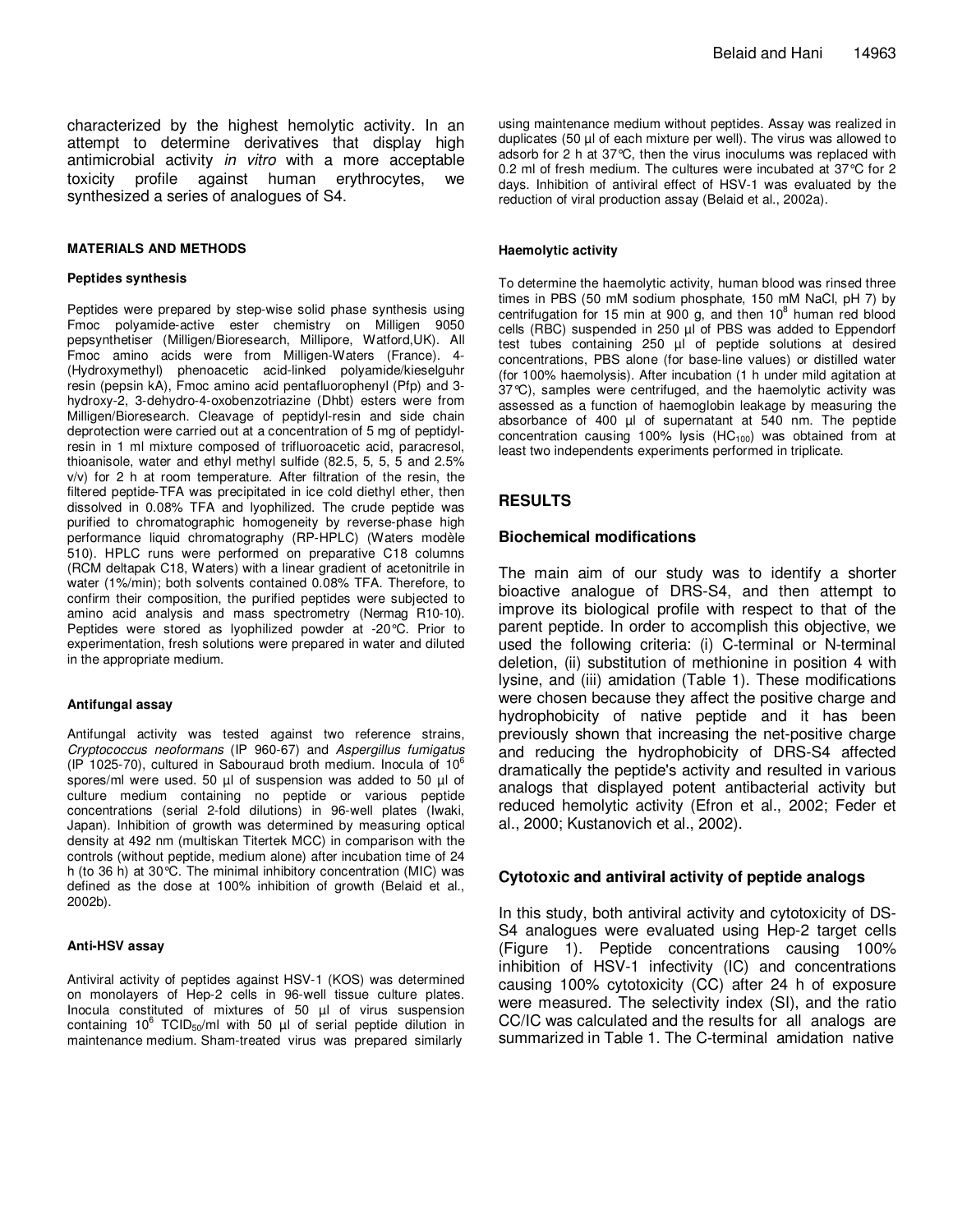| Peptide                                      | Peptide sequence                               | Chargeb | IH <sup>c</sup> | Cl <sup>d</sup>          | $CCe$ SI <sup>f</sup> |                          | HC <sup>9</sup> |
|----------------------------------------------|------------------------------------------------|---------|-----------------|--------------------------|-----------------------|--------------------------|-----------------|
| DS-S4(1-28)                                  | ALWMTLLKKVLKAAAKAALNAVLVGANA                   | 4       | 28.9            | 8                        | 16                    | 2                        | 16              |
| DS-S4(1-28)a                                 | ---------------------------NH <sub>2</sub>     | 5       | 28.9            | 8                        | 16                    | 2                        | 62.5            |
| K4DS-S4(1-28)                                | ---K------------------------                   | 5       | 23.1            | 4                        | 16                    | 4                        | 125             |
|                                              | K4DS-S4(1-16)a ---K------------NH <sub>2</sub> | 6       | 5.5             | -                        | 16                    | $\overline{\phantom{a}}$ | 32              |
| DS-S4(1-16)a ----------------NH <sub>2</sub> |                                                | 5       | 11.3            | $\overline{\phantom{a}}$ | 4                     | $\overline{\phantom{0}}$ | >250            |
| DS-S4(1-12)a ------------NH <sub>2</sub>     |                                                | 4       | 9.8             | $\overline{\phantom{a}}$ | 4                     | -                        | 64              |
| DS-S4(1-9)a                                  | ---------NH <sub>2</sub>                       | 3       | 5.7             | $\overline{\phantom{a}}$ | 16                    | $\overline{\phantom{0}}$ | >250            |
| DS-S4(6-28)                                  | ----------------------                         | 4       | 23              | >16                      | 32                    |                          | $>2$ $>250$     |

**Table 1.** Biological and structural proprieties of DS-S4 and its analogs.

a, Amide sequence; b, net charge (Feder et al., 2000); c, hydropathic index (Kyte and Doolittle,1982); d, peptide concentration (µg/ml) that induces 100% infection inhibition on Hep-2 cells by HSV-1; e, peptide concentration(µg/ml) that causes 100% cytotoxicity on Hep-2 cells; f, selectivity index : ratio CC<sub>100</sub>/IC<sub>100</sub>; g, haemolytic concentration of DS-S4 and its derivatives ( $\mu$ g/ml).



**Figure 1.** Effect of DS-S4 and its analogs on viability of Hep-2 cell monolayers. The data are mean values from three representative assays performed in triplicates.

S4 had no significant effect on the peptide toxicity for Hep-2 cells or on its anti-HSV1- activity. Deletion of the C-terminal region had variable effect on cytotoxicity (Figure 1) but it dramatically affected the anti-HSV-1 activity: K4DS-S4(1-16)a, DS-S4(1-16)a, DS-S4(1-12)a and DS-S4(1-9)a were inefficient as shown in Figure 2. Likewise, N-terminal deletion reduced the cytotoxicity of the peptide but weakened its anti-HSV-1 activity [DS- $S4(6-28)$  was > 2-fold less active]. On the contrary, a positive charge mono-substitution without shortening the length of the peptide (Met  $\rightarrow$  Lys in position 4) did not affect the cytotoxicity but increased anti-HSV-1 activity. K4DS-S4(1-28) had the highest selectivity index among all analogues tested. Taken together, these results show

that a positive charge substitution in K4DS-S4(1-28) increase antiviral activity without affecting the cytotoxicity and that making shorter DS-S4 can decrease its cytotoxicity but certainly reduce its anti-HSV-1 activity.

# **Antifungal activity of dermaseptin derivatives**

As shown in Table 2, S4 was more potent against C. neoformans than against A. fumigates. DS-S4(1-16)a was approximately 8 and 2-fold more potent, respectively, against C. neoformans and A. fumigates, than the native peptide. Similarly, DS-S4(1-12)a presented the highest antifungal effect on the two strains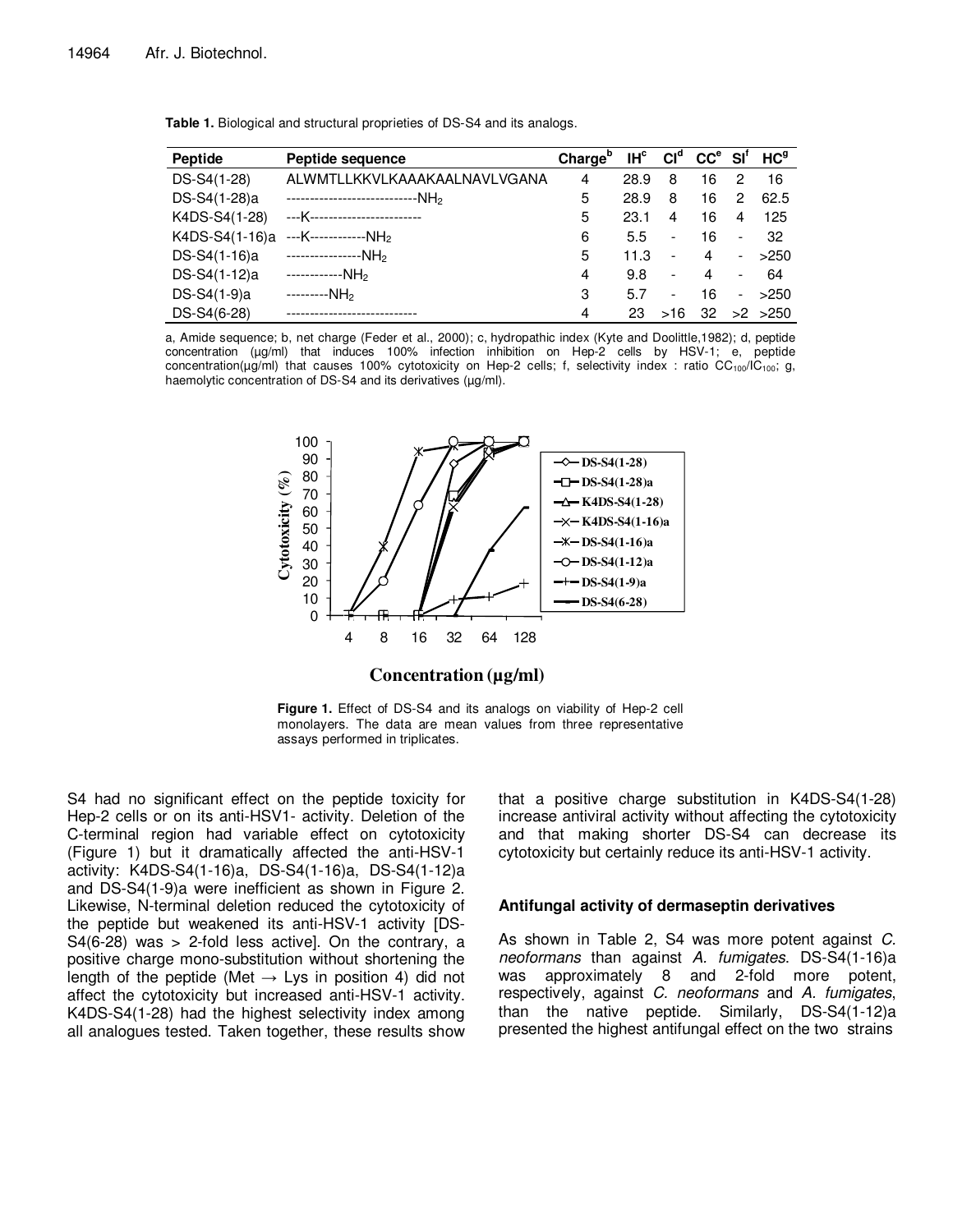

**Figure 2.** Antiviral activity of DS-S4 and its derivatives against HSV-1 (KOS) as measured by reduction in virus yield. The data are mean values from three representative assays performed in triplicates.

**Table 2.** Antifungal activity of DS-S4 and its analogs.

| Peptide      | C. neoformans<br>$(\mu g/ml)$ | A. fimugatus<br>$(\mu g/ml)$ |
|--------------|-------------------------------|------------------------------|
| DS-S4(1-28)  | 16                            | >250                         |
| DS-S4(1-16)a | $\epsilon$ 2                  | 125                          |
| DS-S4(1-12)a | $\epsilon$ 2                  | 62                           |
| DS-S4(1-9)a  | 32                            | >250                         |

a, Amide sequence.

with MIC values of 2 and 62  $\mu$ g/ml, respectively, against C. neoformans and A. fumigates. These results suggest that except for DS-S4(1-9)a, the shorter analogues had enhanced antifungal activity as compared to the parent molecule.

### **Haemolytic activity of DS4 analogs**

In the presence of DS-S4, incubation of erythrocytes for 1 h resulted in massive haemoglobin release, corresponding to 100% cell lysis at a peptide concentration of 16 µl/ml (Table 1). All analogues, however, were less effective than the native peptide. Thus, a reduced length, a positive charge and hydrophobicity appeared in reduced haemolytic potency.

# **DISCUSSION**

Amongst the dermaseptins type S, DS-S3 and DS-S4 are

particularly interesting, because the polar surface of the helix is the same for both peptides (Feder et al., 2000; Ghosh et al., 1997; Cootte et al., 1998). Therefore, S4 is significantly more hydrophobic than DS-S3 (hydropathic index is respectively of  $+28.9$  and  $+10.5$ ) (Kyte and Doolittle,1982). In addition, the positive charges of DS-S4 are concentrated in the middle (Feder et al., 2000), while those of the S3 are distributed along the helix and are separated by regular intervals (Mor et al., 1994; Hani et al., 1994). These observations led us to use DS-S4 to study the aspects of the structure-function relationship of dermaseptins.

To identify peptides which were derived from S4 with a reduced haemolytic activity and with an improved antimicrobial activity, and to determine the factors, such as charge and length, that influence these characteristics in solution, peptide analogues were synthesized with various biochemical modifications in peptide structure in Comparison with the native molecule. In order to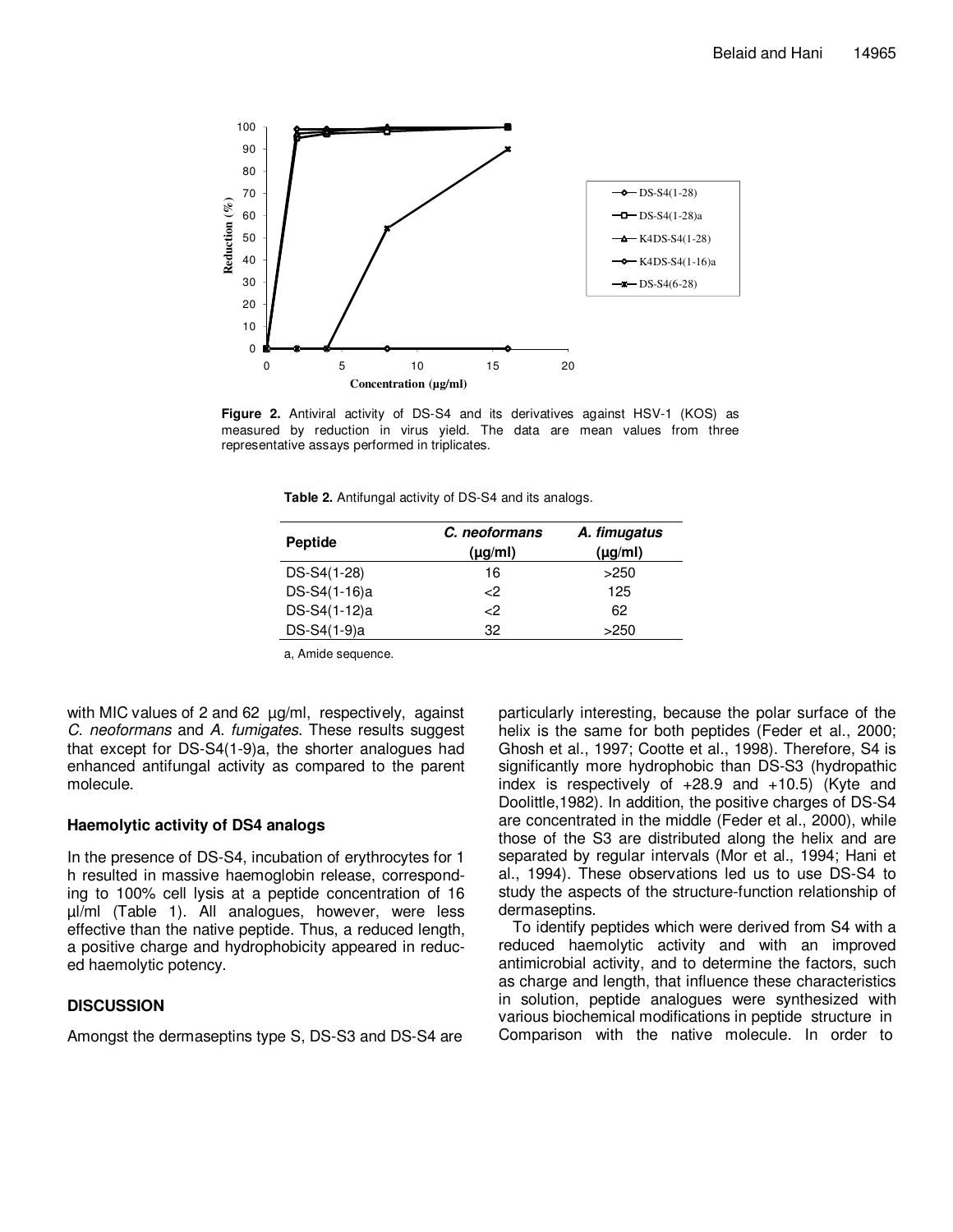characterize the antimicrobial properties of DS-S4 and its analogues, we selected three models of peptide interactions, such as viruses, fungi and cells.

The antiviral activity of DS-S4 was evaluated against HSV-1 (KOS, sensitive strain). These experiments show that K4DS-S4(1-28) was more potent than all tested peptides. Recently, we found that this peptide could be a potential anti-HIV-1 microbicide candidate able to disrupt viral particles before infection (Lorin et al., 2005). This indicates that a positive charge mono-substitution in position 4 without shortening the length of the peptide increased its antiviral activity when compared with the native molecule. The C-terminal amidation in DS-S4a had the same efficiency as the native peptide but the deletions on the N or C-terminal side diminished the antiviral activity of the native peptide. These results suggest that the antiviral activity of the DS-S4 does not depend only on the net charge of the molecule, but also on the hydrophobicity and integrity of the helix.

The cytotoxicity of DS-S4 was measured on the Hep-2 cells permissive for HSV-1. Results in Figure 1 and Table 1, showed that deletions made on both sides of the molecule allows the obtaining of structural analogues devoid of cytotoxicity, except in the case of DS-S4 (1- 16)a and the DS-S4 (1-12)a, which exhibited higher toxicity on Hep-2 cells in comparison with the native DS-S4. The peptide truncated at the C-ter (DS-S4(1-9)a was devoid of cytotoxicity as well as antimicrobial activity. This reflects the importance of size, specifically, the importance of structure in the biological function of the molecule.

K4DS-S4(1-28), however, presented the same effect on Hep-2 cells than DS-S4. On the other hand, the same peptide on P4-CCR5 and HIV-1 target cells, had reduced cytotoxicity at high concentrations (Lorin et al., 2005). Concerning the antifungal activity, the results summarized in Table 2 showed that C-terminal deleted molecules DS-S4(1-16)a and DS-S4(1-12)a; were remarkably more active than the parent peptide.

In a preliminary study concerning DS-S1 (Mor and Nicolas, 1994), it was shown that the mere deletion of 2 residues from its N-terminus lowered its lytic potency. On the other hand, DS-S1(1-18) displayed a comparable potency than the native peptide, and DS-S1(16-34) was devoid of antimicrobial activity (Mor and Nicolas, 1994). This suggest that the α-helical N-terminal domain of DS-S1 contains the essential features responsible for its activity. In addition, neutralization of the negative charge at the C-terminal end of DS-S1(1-18) improved its antifungal potency (Mor et al., 1994; Hani et al., 1994). These observations suggest that unlike the antiviral activity, antifungal activity of dermaseptines was

improved by the deletion performed on the C-ter of the molecule. This is probably due to the difference between the viral envelope and the cytoplasmic membrane of other microorganisms. Besides, in previous studies, it was reported that the minimum bioactive sequence is the DS-S1(1-15)a and that a further Lys residue in the Nterminal improves the antimicrobial activity against Escherichia coli (Savoia et al., 2008).

Taken together, these results suggest that the N-ter segment is necessary for the antifungal activity of dermaseptin like antibacterial activity (Lequin et al., 2003), while the C-ter region is important for antiviral activity.

The high efficiency of amide peptide against microorganisms can be attributed to the increase in positive charges and also to the stabilization of the conformation of the helix. This is due to the fact that the amidation can provide more rigidity to the molecule, when compared with similar non-amide analogues (Shalev et al., 2002).

In this study, we report that all the newly synthesized molecules were less hemolytic than the native peptide (Table 1). This effect is well illustrated in the case of the mono-substituted peptides, K4DS-S4(1-16)a, DS-S4(1- 9)a and DS-S4(6-28).

So, we suggest that reducing the length of the molecule decreases its hemolytic activity. Likewise, the amidation or the increase in the net charge of the molecule diminishes its toxicity against red blood cells. In fact, it was previously shown that increasing the number of positive charges of DS-S4 and reducing its hydrophobicity index resulted in the reduction of heamolytic activity (Feder et al., 2000)

The antimicrobial activity observed by some of the synthetic compounds tested are similar to those obtained by other authors with defensins (Ericksen et al., 2005) and with peptides purified from Phyllomedusa distincta (Batista et al., 1999).

# **Conclusion**

The study of the structure-function performed on the DS-S4 revealed that the neutralization by amidation of the negative charge of the carboxylic group in C-ter of the native peptide improves its biological activity. Similarly, increasing the net positive charge of the molecule or reducing its hydrophobiciy results in analogs that display potent antimicrobial activity and decreased cytotoxicity as compared to native peptide.

A deletion made on the molecule shows that N-terminal is necessary for the antifungal activity of the DS-S4. However, C-terminal is essential for the antiviral activity of the peptide.